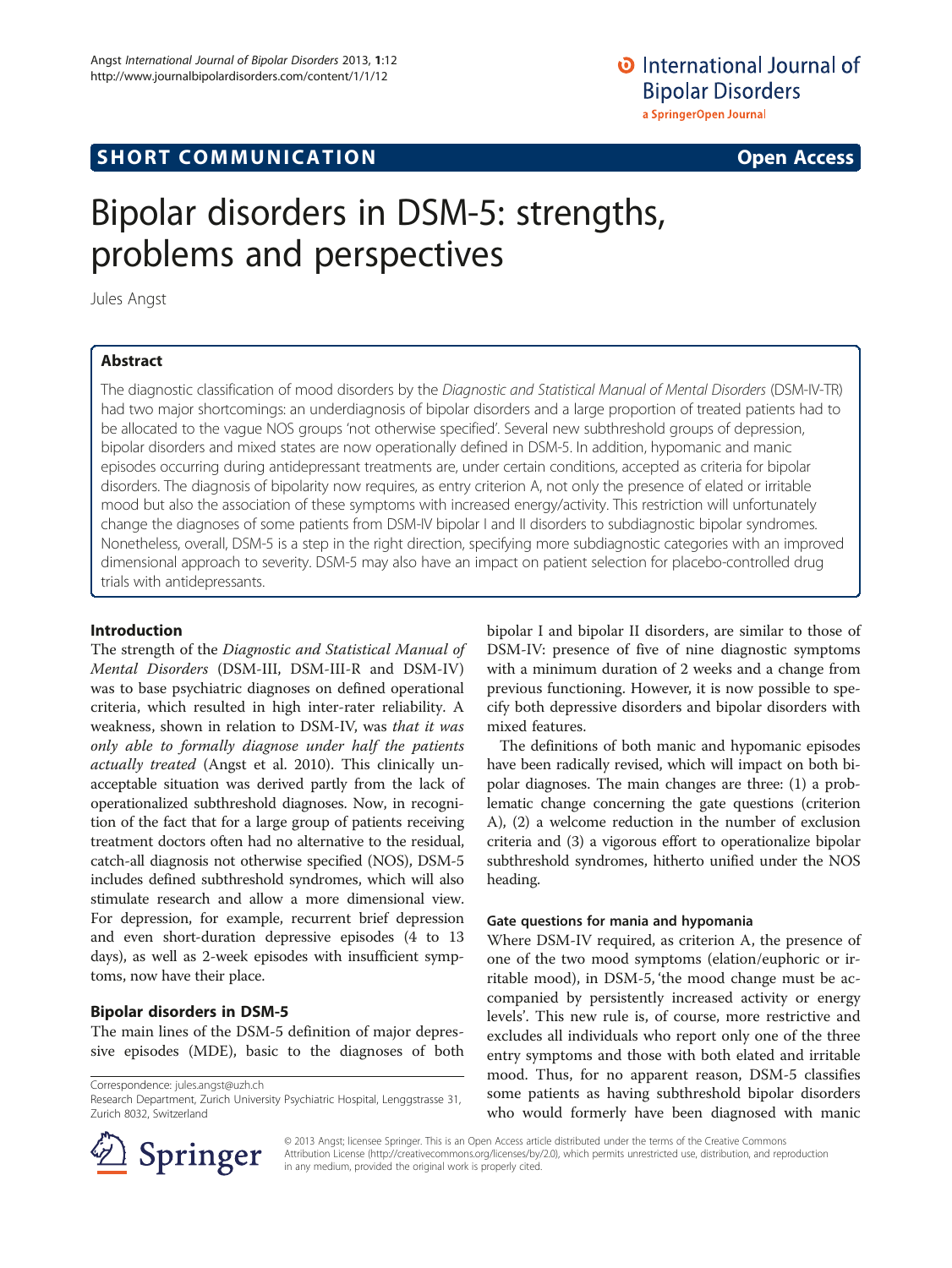episodes or bipolar I or II disorders. This strict new rule is not based on data, indeed it contradicts available evidence. As the international Bridge Study of 5,635 patients seeking treatment for major depressive episodes demonstrated clearly, any of those three gate questions is valid on its own, according to the criteria established by Robins and Guze [\(1970](#page-2-0)) and Angst et al. ([2012](#page-2-0)).

#### Exclusion criteria

One important and amply justified change in DSM-5 concerns the diagnosis of bipolar II disorder. In DSM-IV, the change of major depression into hypomania under antidepressant treatments (ADs) was in principle an exclusion criterion. In DSM-5, that change provided it persists at fully syndromal level beyond the physiological effect of the treatment - is explicitly a criterion for bipolar II disorder. DSM-5, like DSM-IV, allows some scope for clinical judgment as to causality. In addition, DSM-5 provides new formal criteria for substance/medication-induced bipolar and related disorder.

On the basis of the Bridge Study data (Angst et al. [2012](#page-2-0)), we can estimate that DSM-5 bipolar II disorder will be diagnosed about twice as often as heretofore and have a prevalence approaching that of bipolar I.

A more frequent diagnosis of bipolar II disorder is both justified and logical: a milder condition (in this case hypomania) is usually more prevalent than a severe one (mania). Over the long-term course of their illness, bipolar patients spend much more time in milder conditions, mainly minor depression, than in major syndromes (Phillips and Kupfer [2013](#page-2-0)).

Two exclusion criteria survive in DSM-5, namely 'substance/medication-induced bipolar and related disorder' and 'bipolar and related disorder due to another medical condition'. Both clearly rely on questionable causal attributions based on partial co-occurrence with substance or medication use or full co-occurrence with another medical condition.

#### Other specified bipolar and related disorder (DSM-5)

DSM-5 has fortunately replaced DSM-IV's vague group NOS by defining MDE with several subthreshold conditions of bipolarity, for instance, allowing a duration of 2 to 3 days for hypomanic episodes, as suggested by child psychiatrists, or fewer than four symptoms of hypomania during 4 days, or, for cyclothymia, specifying shorter manifestations (<24 months). A further important step is the recognition that dysthymia can co-occur with hypomania which is considered as a co-morbid condition, but why - one might ask - is it not allocated to cyclothymic disorder?

# Underdiagnosis of bipolar disorders, hypomania and mania

The underrecognition of bipolar disorder is sadly set to continue despite the advances of DSM-5 described

above. The re-analyses of large epidemiological studies demonstrated that DSM major depressive disorder (MDD) is clearly heterogenous and includes about 40% of hidden bipolars. Without systematic screening for hypomania in patients' previous history, DSM-5 will have little appreciable impact on the detection of this hidden bipolarity. The vast majority of patients with MDE will continue to be diagnosed as having MDD.

In this context, DSM-5's (and ICD's) non-recognition of pure mania and hypomania as diagnostic entities remains problematic in view of the accumulating evidence. Both conditions are fairly common in adolescence (Päären et al. [2013](#page-2-0)). Moreover, the large, representative, epidemiological NCS-A study ( $N = 10,123$  adolescents aged 13 to 18 years) has demonstrated the frequent independence of mania and hypomania from depression (Merikangas et al. [2012\)](#page-2-0). Most recently, the NIMH family study of patients with mood disorders has shown that mania is even genetically independent (Merikangas et al., [in press](#page-2-0)). Adolescents, unlike adults, more often meet the DSM-IV criteria for mania and hypomania without MDD than for bipolar disorders, but they are often unaware of their mood changes, whereas adults' retrospective assessments are rich in false negatives, as Moffitt et al. [\(2010\)](#page-2-0) have recently demonstrated in relation to major depressive episodes.

With the predicted continuing underdiagnosis of bipolar disorder, the underprescription of lithium, its best established prophylactic treatment, is also likely to persist. Lithium reduces suicides, improves the course of the illness and may even lower the risk of dementia in these patients (Angst et al. [2007](#page-2-0); Nunes et al. [2007](#page-2-0); Kessing et al. [2008](#page-2-0)), whose risk of dementia is elevated (da Silva et al. [2013\)](#page-2-0).

### Recommendations for trials with antidepressants

Non-response to ADs in MDD is correlated with hidden bipolarity (Hantouche et al. [2009](#page-2-0); Rybakowski et al. [2010](#page-2-0); Correa et al. [2012](#page-2-0)). Systematic screening for hypomanic symptoms during the selection of patients for controlled antidepressant trials would have several benefits. It would identify bipolarity in patients with major depressive episodes and increase the homogeneity of the samples, increase the responder rates and the power of placebo-controlled trials, and finally reduce the sample sizes required. Systematic measures of hypomanic symptoms by rating scales during the trials would help to identify the development of mixed states and switches into hypomania.

## Future directions in research on the bipolar spectrum

As I see it, future research should focus on the independence of mania and hypomania from bipolar disorder, and